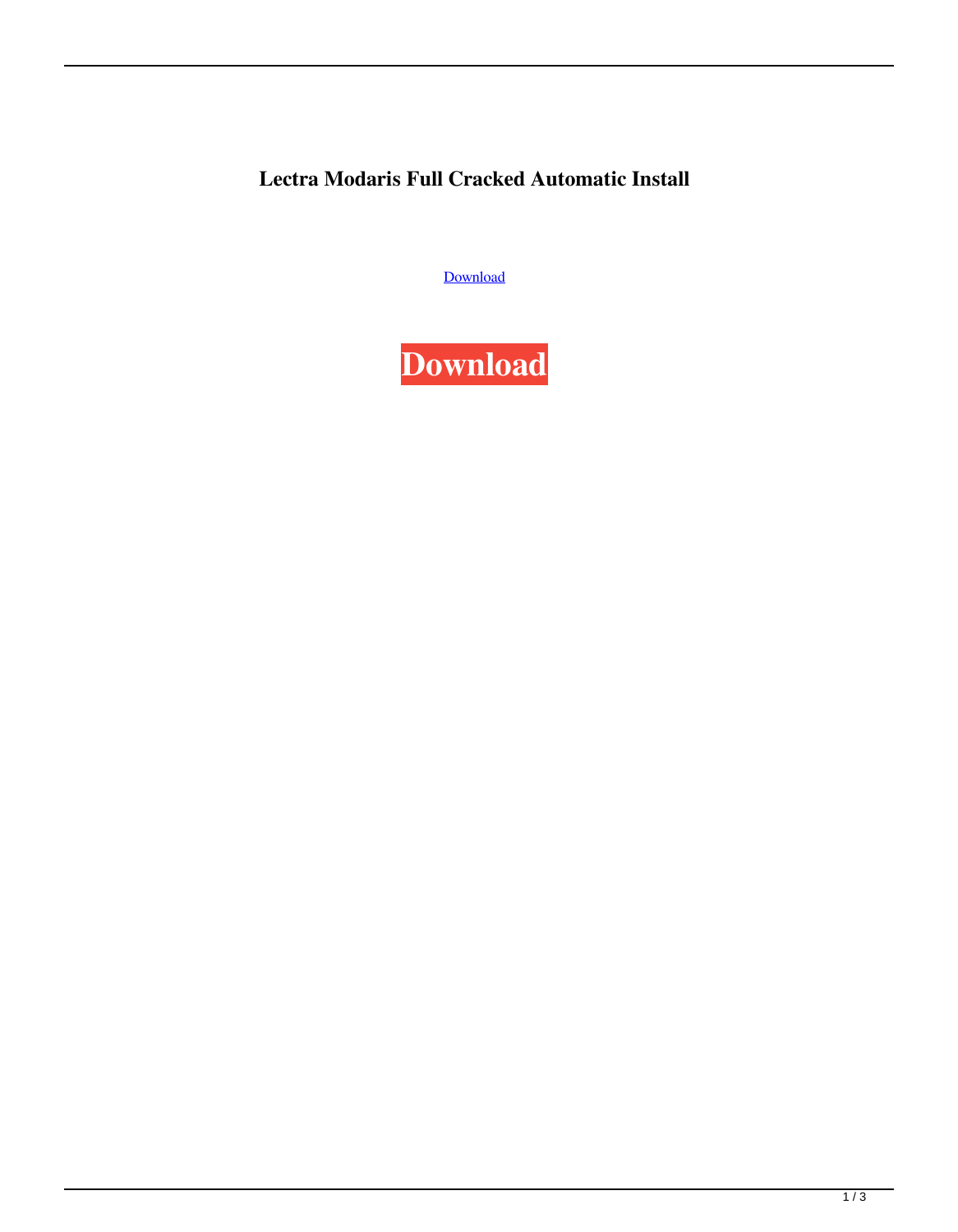of grub? !grub | k1l\_ k1l\_: GRUB2 is the default Ubuntu boot manager since 9.10 (Karmic). Lost GRUB after installing Windows? See - For more information and troubleshooting for GRUB2 please refer to - See!grub1 for releases before Karmic (9.10) Are you having issues with bluetooth? It's almost 6am and i just fixed a bt issue sebsebseb: yes k1l\_, I think it could be, but I have never really used grub-install manually so I don't know. I am more inclined to recommend the use of the grub2-mkconfig command that you pointed to so far no errors but now when i try to use shift from grub this is what i get ERROR: Attempting to read block from filesystem resulted in error 8: Input/output error Reading boot block done Reading fat16 block done Reading boot sector done Reading file system done Reading root directory done Reading directory done Reading block done Reading image done Reading ext2 meta-data done Reading devpts meta-data done Reading devpts file system done Reading swap area done I have a problem with thunderbird I want to close the window with "x" but don't know how I can do that, please help Cpt\_Zyph: you've got a bad disk Cpt\_Zyph: shift to the grub menu? gabkdlly: i am talking about installing grub on the MBR Cpt\_Zyph: that hard drive is bad sebsebseb: he didnt state that in his issue ikonia +1 k1l\_, oh, that is a different command. sorry. that command sounds like it should work, just doesn't appear to be doing it right.